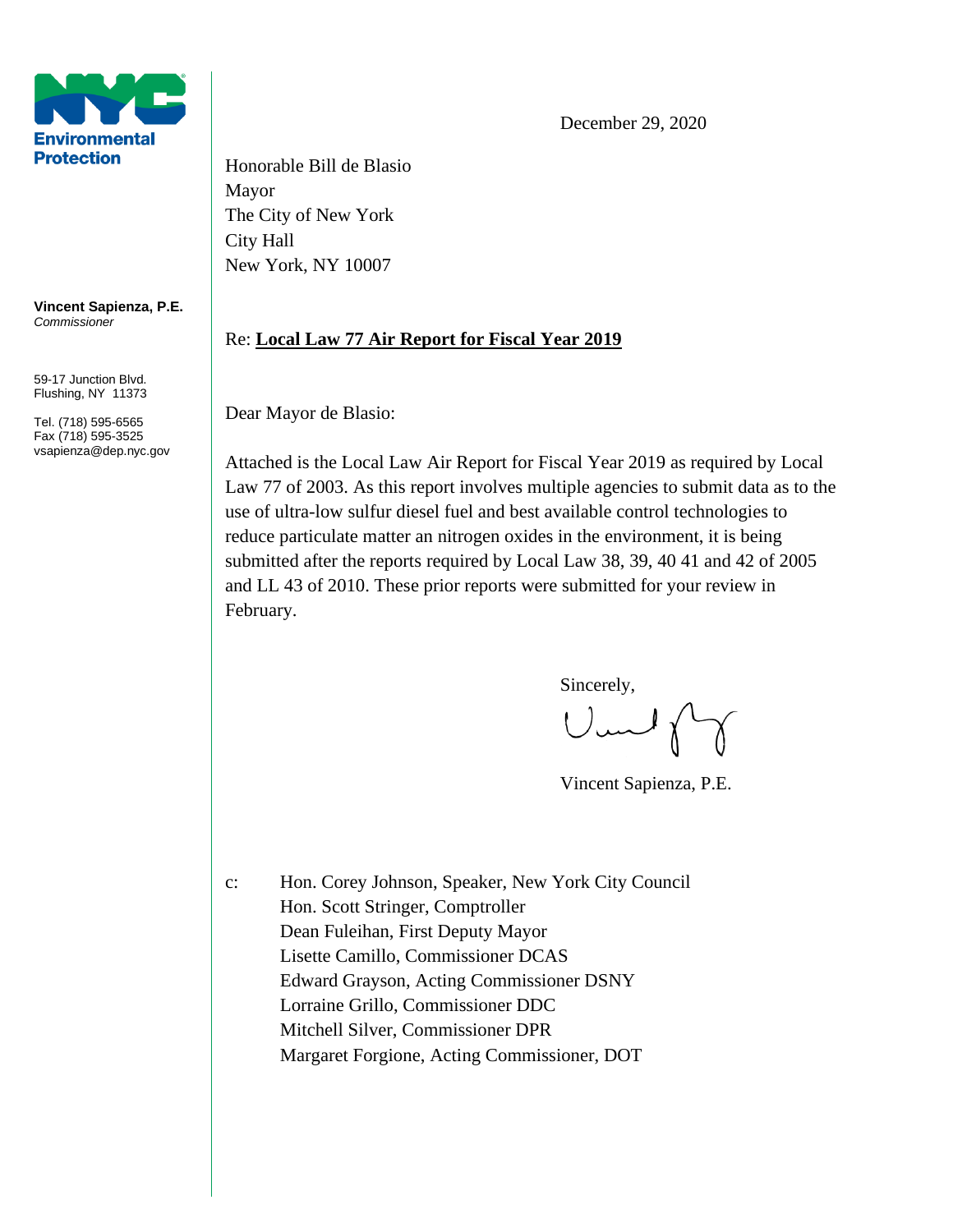

## **Local Law 77 Annual Report for Fiscal Year 2019**

Local Law 77 of 2003 (LL77) requires that any diesel powered off road vehicle used by the City use Ultra Low Sulfur Diesel (ULSD) Fuel. It also requires these vehicles be retrofitted with an Emissions Control Device to reduce the release of harmful pollutants into the environment.

Federal regulations required ULSD in on road diesel vehicles by July 1, 2006, and required ULSD in off road diesel vehicles by 2010.

As of Fiscal Year 2019, all City vehicles are using ULSD, alone and in combination with biodiesel blends and the City continues to install best retrofit technology on its vehicles. As technology improves and the universe of devices increases, there have been less operational issues with implementing this law. More city contractors and city agencies are coming into compliance by retrofitting their equipment or by purchasing EPA certified, OEM installed Tier 4 interim or Tier 4 Final Engines.

Below are answers to the questions in Section 24-163.3 (g) (1) of the Administration Code and describes the City's status in achieving these milestones. Table 1 summarizes the data.

*1. What is the total number of diesel-powered off road vehicles owned by, operated by or on behalf of, or leased by each city agency or used to fulfill the requirements of a public works contract for each city agency? (Ad. Code 24-163.3(g)(1)(i))*

Please see Table 1 for information.

- *2. What is the number of such off road vehicles that were powered by ULSDF? (Ad. Code 24- 163.3(g)(1)(ii))* All 1,138 off road vehicles were powered by ULSDF.
- *3. What is the number of such off road vehicles that used BAT for reducing the emission of pollutants, including a breakdown by vehicle model and the type of technology used for each vehicle? (Ad. Code 24-163.3(g)(1)(iii))*

Please see Tables 1 and 2 for information.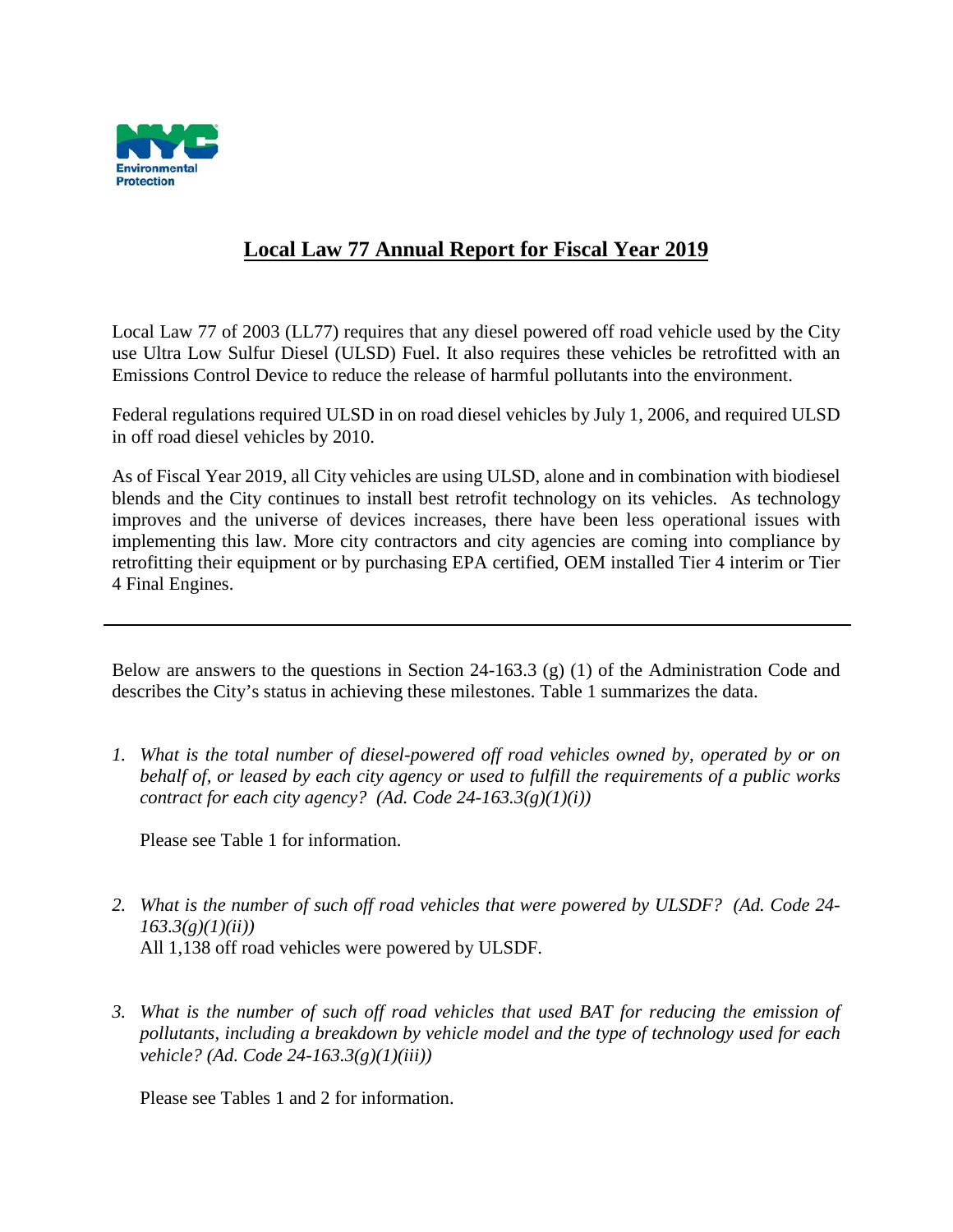## **Table 1**

| <b>Agency</b> | Vehicles<br>Owned<br>as of<br>6.30.19 | Vehicles<br><b>Leased</b><br>as of<br>6.30.19 | <b>Vehicles</b><br>Owned<br><b>Retrofitted</b><br>with BAT | <b>Vehicles</b><br><b>Leased</b><br>Retrofitted<br>with BAT | <b>Vehicles</b><br>Owned<br><b>Retrofitted</b><br>with Other<br>Technology* | <b>Vehicles owned and</b><br>not Retrofitted** |
|---------------|---------------------------------------|-----------------------------------------------|------------------------------------------------------------|-------------------------------------------------------------|-----------------------------------------------------------------------------|------------------------------------------------|
| <b>DEP</b>    | 38                                    |                                               | 21                                                         |                                                             |                                                                             |                                                |
| <b>DDC</b>    | N/A                                   | 87                                            |                                                            | 87                                                          |                                                                             |                                                |
| <b>DCAS</b>   | 15                                    |                                               | 8                                                          |                                                             |                                                                             |                                                |
| <b>DSNY</b>   | 455                                   |                                               | 455                                                        |                                                             | 87                                                                          |                                                |
| <b>DPR</b>    | 217                                   |                                               | 217                                                        |                                                             |                                                                             |                                                |
| <b>DOT</b>    | 322                                   |                                               | 295                                                        |                                                             | 45                                                                          | 27                                             |
| <b>Total</b>  | 1047                                  | 91                                            | 996                                                        | 91                                                          | 151                                                                         | 51                                             |

**\*** These technologies are not verified or were formerly verified. Re-evaluation of technologies are still pending. \*\*These vehicles are pending retrofits and/or situated outside city limit and/or ready to be relinquish in near future. All Owned and Leased vehicles are using ULSDF in combination with biodiesel blends.

## **Table 2**

| <b>Manufacturer</b>             | <b>Technology</b>                       | <b>Agency</b>                          |  |
|---------------------------------|-----------------------------------------|----------------------------------------|--|
| <b>ESW Technologies</b>         | <b>Active DPF</b>                       | DOT, DEP, DSNY and DDC Contractors     |  |
| ThermaCat/Cleancat XP           |                                         | throughout the five boroughs           |  |
| Huss                            | <b>Active Diesel Particulate Filter</b> | <b>DOT</b>                             |  |
|                                 | (ADPF)                                  | <b>DEP</b> Contractor                  |  |
| <b>Johnson Matthey</b>          | CRT, DPF & DOC                          | DSNY, DOT                              |  |
| <b>DCL</b> International        | DPF/Mine-X-Sootfilter                   | DSNY, DDC Contractors, DEP Contractors |  |
| Cleaire                         | ADPF/DPF                                | <b>DOT</b>                             |  |
| <b>CDTI/ECS</b> (Engine Control | DPF/Purifilter,                         | DEP and DDC Contractors throughout the |  |
| System)                         | DOC/Purimuffler                         | five boroughs. DOT, DSNY, DEP, DCAS    |  |

**\* Note:** This chart represents a sampling of best available technology. The complete list of BAT can be obtained by contacting DEP.

*4. What is the number of such off road vehicles that used other authorized technology in accordance with this section, including a breakdown by vehicle model and the type of technology used for each vehicle? (Ad. Code 24-163.3(g)(1)(iv))*

151 off road vehicles used other authorized technology at DEP, DCAS, DSNY, DOT and DPR. A sample of this technology is listed in the table below.